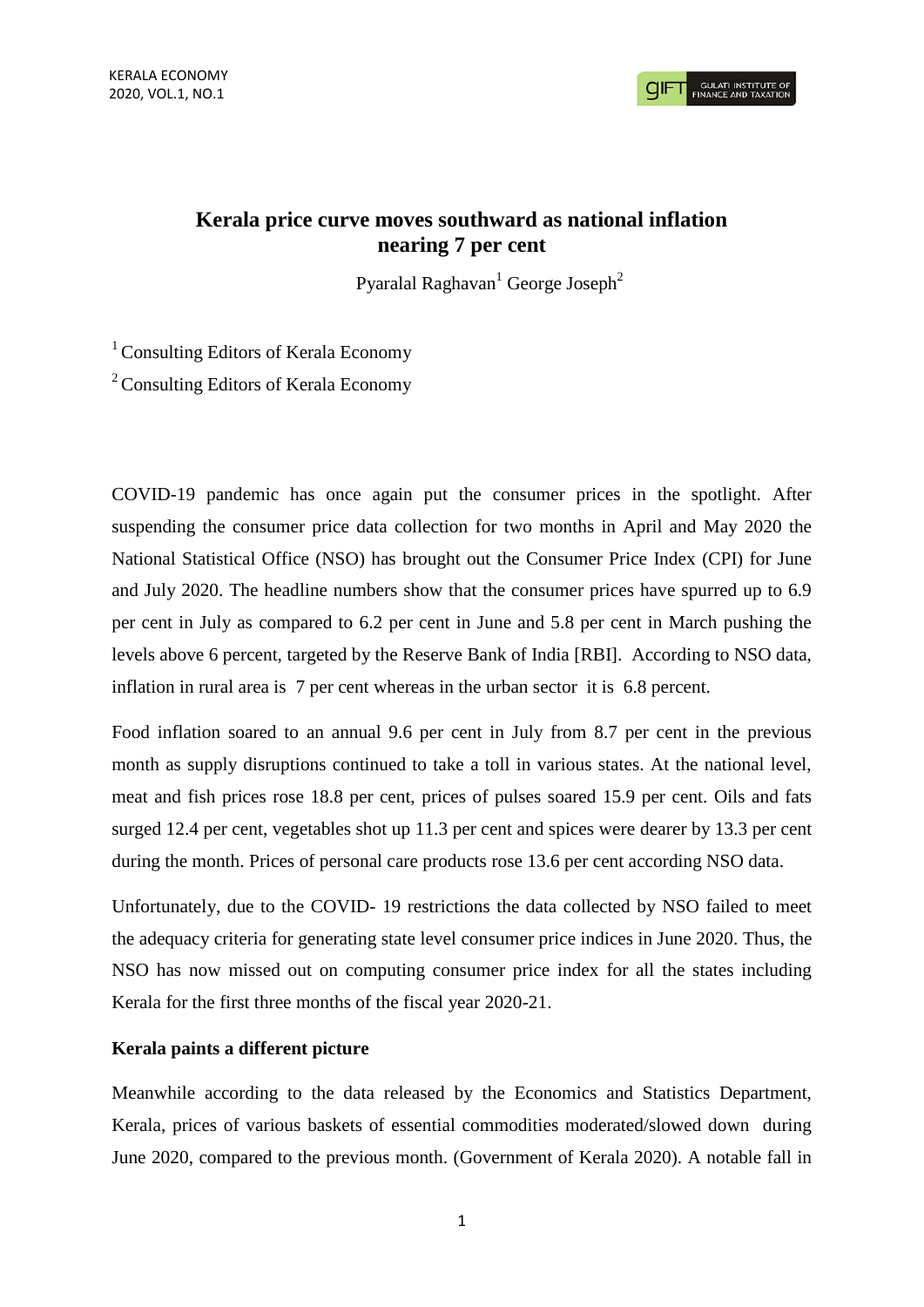KERALA ECONOMY

the average price was registered in the case of spices while the other baskets of essential commodities showed a rather weak price trend. Accordingly, dip in the prices of essential commodities was more obvious in the month of July. There is a notable dip in the prices of commodities like rice and chicken and a moderate increase registered in the case of most of the vegetables in July 2020. In the case of chicken the average price dropped to Rs 95/kg as against Rs 125 in June.

The COVID- 19 package announced by Kerala, timely disbursement of direct benefit transfer including various pensions and a bunch of welfare measures helped the markets to come out from the lockdown impact. Lock down due to the pandemic accelerated the existing economic slowdown and a sharp fall in personal income was the immediate impact of this peculiar economic crisis. This is obvious in the case daily wage workers as economic activity was almost stalled in various production sectors. This led to a shortage in demand in the commodity markets, but supply disruption was kept at the minimum level through the timely intervention by the state. Hence, the prices of various commodities showed a moderating trend during June and July.

Recent trends for the month of June show that the consumer price increases in Kerala have been benign compared to the all India scenario with the price increases in most products, especially food, much lower than that at the all India level. The price trends show that the below 5 per cent increase in prices of rice in Kerala was much lower than the increase in consumer prices of cereals as a whole at the all India level which was 6.5 per cent in June 2020. However, in the case of pulses the consumer price increase at the all India level was significantly lower (16.7per cent) than that registered by a large number of pulses used in Kerala which in some cases went up above 35 per cent. However, in sharp contrast in the case of meat and eggs the consumer price increases in Kerala were significantly lower than at the all India level [18.8 per cent].

During June 2020, prices of five top selling varieties of rice showed an average decline of 1.8 per cent compared to the previous month. But year on year comparison of prices showed a sharp increase of 4.2 per cent in June compared to the same month in the previous year. Price of wheat registered 1.16 per cent decline in June compared to the previous month when there was an increase of 3.7 per cent on YoY basis, as per the price bulletin in June 2020, released by the Department of Economics and Statistics.